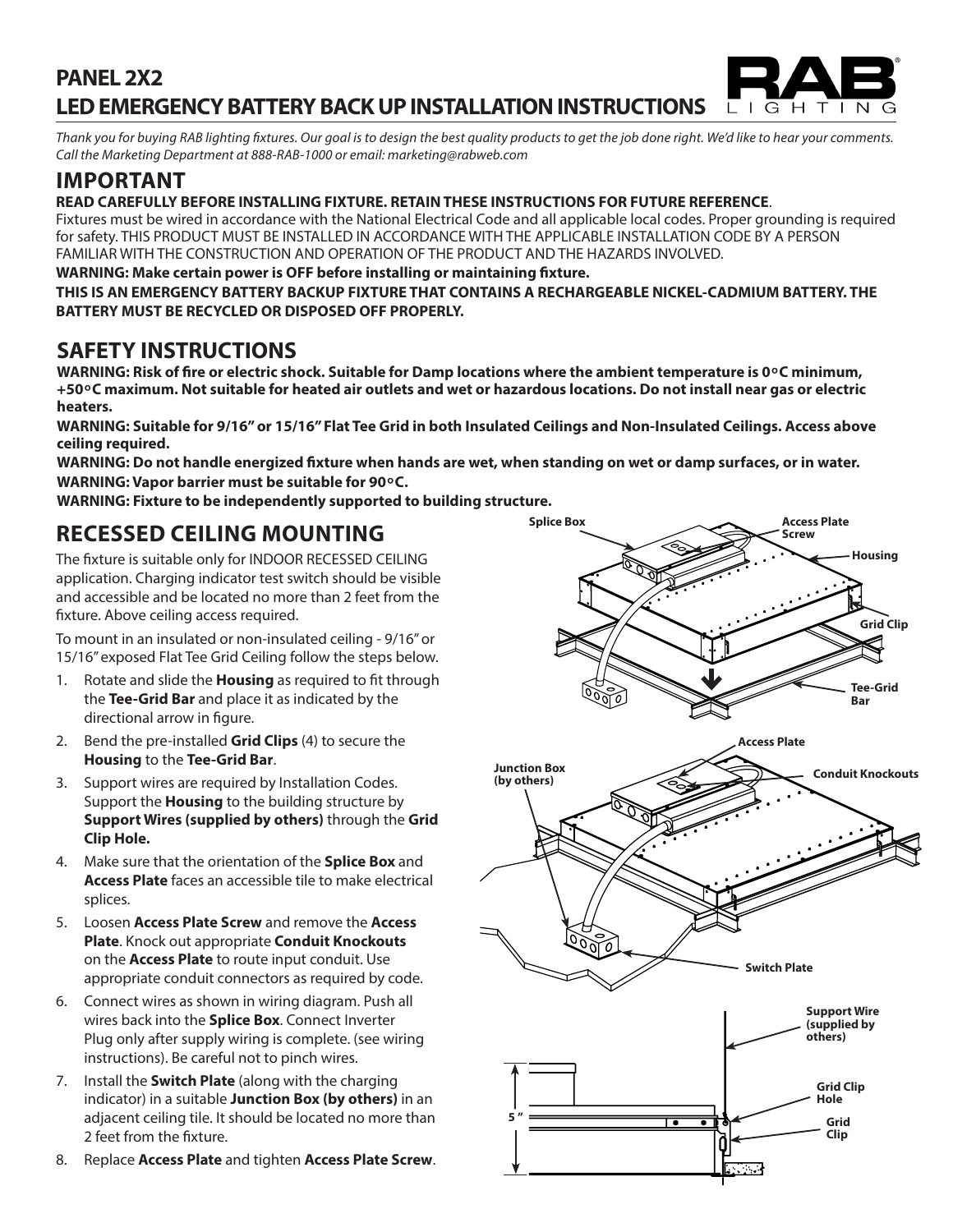### **PANEL 2X2 LED EMERGENCY BATTERY BACK UP INSTALLATION INSTRUCTIONS**  $1$   $1$   $G$   $H$   $T$

*Thank you for buying RAB lighting fixtures. Our goal is to design the best quality products to get the job done right. We'd like to hear your comments. Call the Marketing Department at 888-RAB-1000 or email: marketing@rabweb.com*

# **WIRING**

**CAUTION: THIS IS AN EMERGENCY BATTERY BACKUP FIXTURE. Voltage could be present in Battery. To prevent high voltage from being present on output leads, inverter connector must be open. Do not join inverter connector until installation is complete and AC power is supplied to the emergency ballast.** 

**NOTE:** Make sure that the necessary branch circuit wiring is available. An unswitched AC source of power is required. The emergency ballast must be fed from the same branch circuit as the AC ballast.

Do not use any supply voltage other than those specified below.

PANEL2x2/E2 120V-277V, 50/60Hz

- 1. Connect the UNSWITCHED black fixture lead to the HOT supply lead.
- 2. Connect red and black lead together, if not using a switching method.
- 3. If switching, connect SWITCHED red lead to a switch.
- 4. Connect the COMMON fixture lead to the COMMON supply lead.
- 5. For 0-10V Dimming, connect DIM (+) purple lead and DIM (-) gray lead to 0-10V dimmer. Do not connect the yellow lead.
- 6. Connect the GROUND wire from fixture to supply ground. Do NOT connect the GROUND of the dimming to the output.
- 7. All unused leads must be capped and insulated.
- 8. After installation is complete, supply AC power to the emergency ballast and join the inverter connector.
- 9. At this point, power should be connected to both the AC ballast and the emergency ballast, and the Charging Indicator Light should illuminate indicating the battery is charging.
- 10. A short-term discharge test may be conducted after the emergency ballast has been charging for one hour. Charge for 24 hours before conducting a long-term discharge test. Refer to OPERATION.

# **TROUBLESHOOTING**

- 1. Check that the line voltage at fixture is correct. Refer to wiring directions.
- 2. Is the fixture grounded properly?

# **OPERATION**

- 1. When AC power is applied, the charging indicator light is illuminated, indicating that the battery is being charged.
- 2. When power fails, the emergency ballast automatically switches to emergency power (internal battery), operating at reduced illumination. The emergency ballast supplies 7W of power (measured at nominal battery voltage) at a maximum rated current of 270mA with a maximum voltage of 50VDC in emergency mode for a minimum of 90 minutes.
- 3. When AC power is restored, the emergency ballast automatically returns to charging mode.

# **CLEANING**

### **CAUTION: Be sure fixture temperature is cool enough to touch. Do not clean or maintain while fixture is energized.**

- 1. Clean acrylic lens & fixture with non-abrasive cleaning solution.
- 2. Do not open fixture to clean the LEDs. Do not touch the LEDs.

# **MAINTENANCE**

Although no routine maintenance is required to keep the emergency ballast functional, it should be checked periodically to ensure that it is working. The following schedule is recommended:

- 1. Visually inspect the charging indicator light monthly. It should be illuminated.
- 2. Test the emergency operation of the fixture at 30-day intervals for a minimum of 30 seconds.
- 3. Conduct a 90-minute discharge test once a year. Fixture would operate at reduced illumination for a minimum of 90 minutes.

*To reduce the risk of electric shock, disconnect both normal and emergency power supplies and converter connector of the emergency ballast before servicing. Do not attempt to service the emergency ballast. The use of accessory equipment may cause an unsafe condition. Do not use this product for other than intended use. Refer any servicing indicated by these checks to a Qualified Service Personnel.*

*Note: These instructions do not cover all details or variations in equipment nor do they provide for every possible situation during installation, operation or maintenance.*



### **Easy Installation & Product Help**

**Tech Help Line** Call our experts 888 RAB-1000 ©2013 RAB LIGHTING Inc. **rabweb.com** Visit our website for product info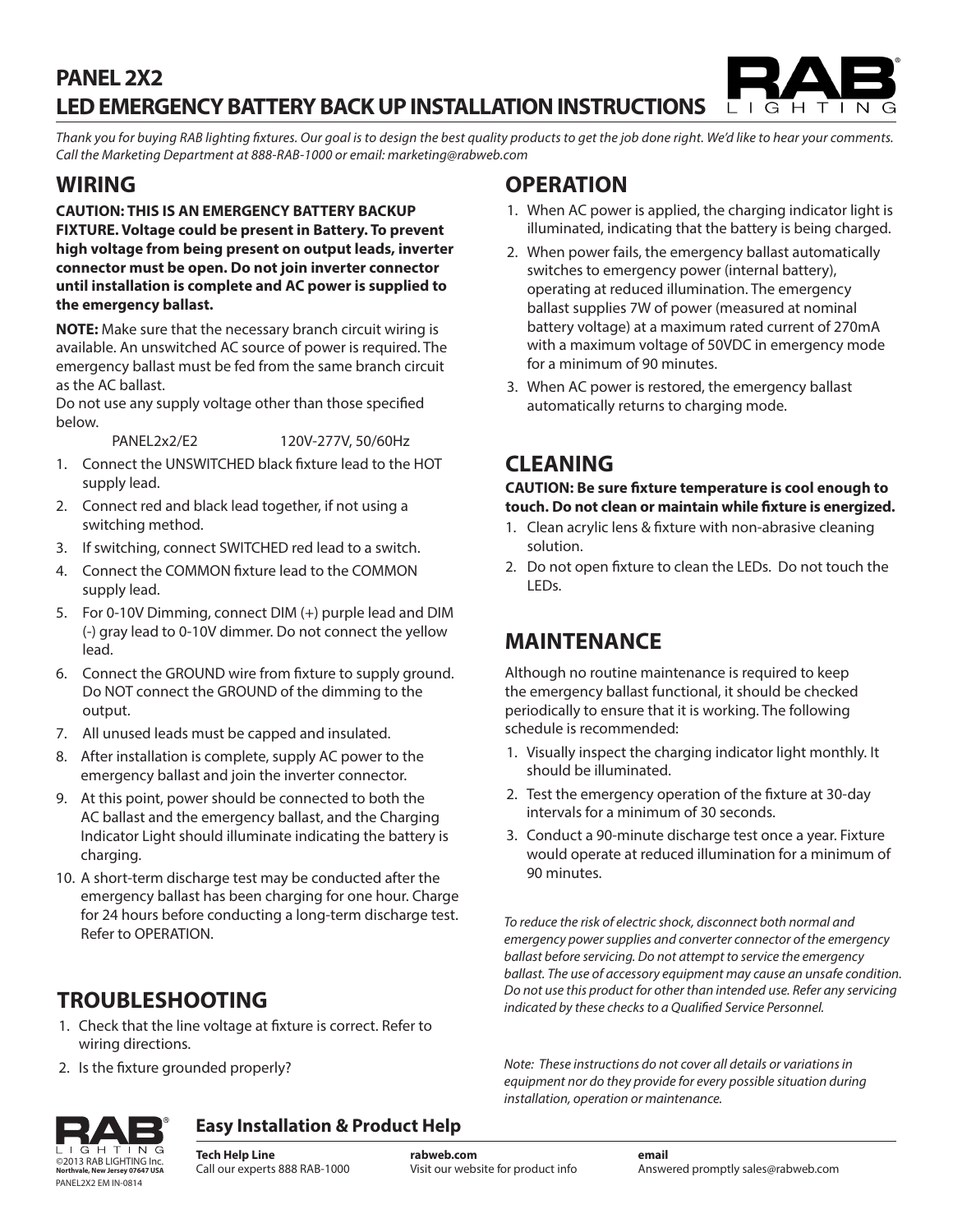

Emergency Ballast and AC Ballast must be fed from the same circuit Emergency Ballast and AC Ballast must be fed from the same circuit



©2012 RAB LIGHTING Inc. **Northvale, New Jersey 07647 USA rabweb.com** Visit our website for product info **email** Answered promptly sales@rabweb.com PANEL2X2 EM IN-0814RAB ANEL2X2 EM IN-0814